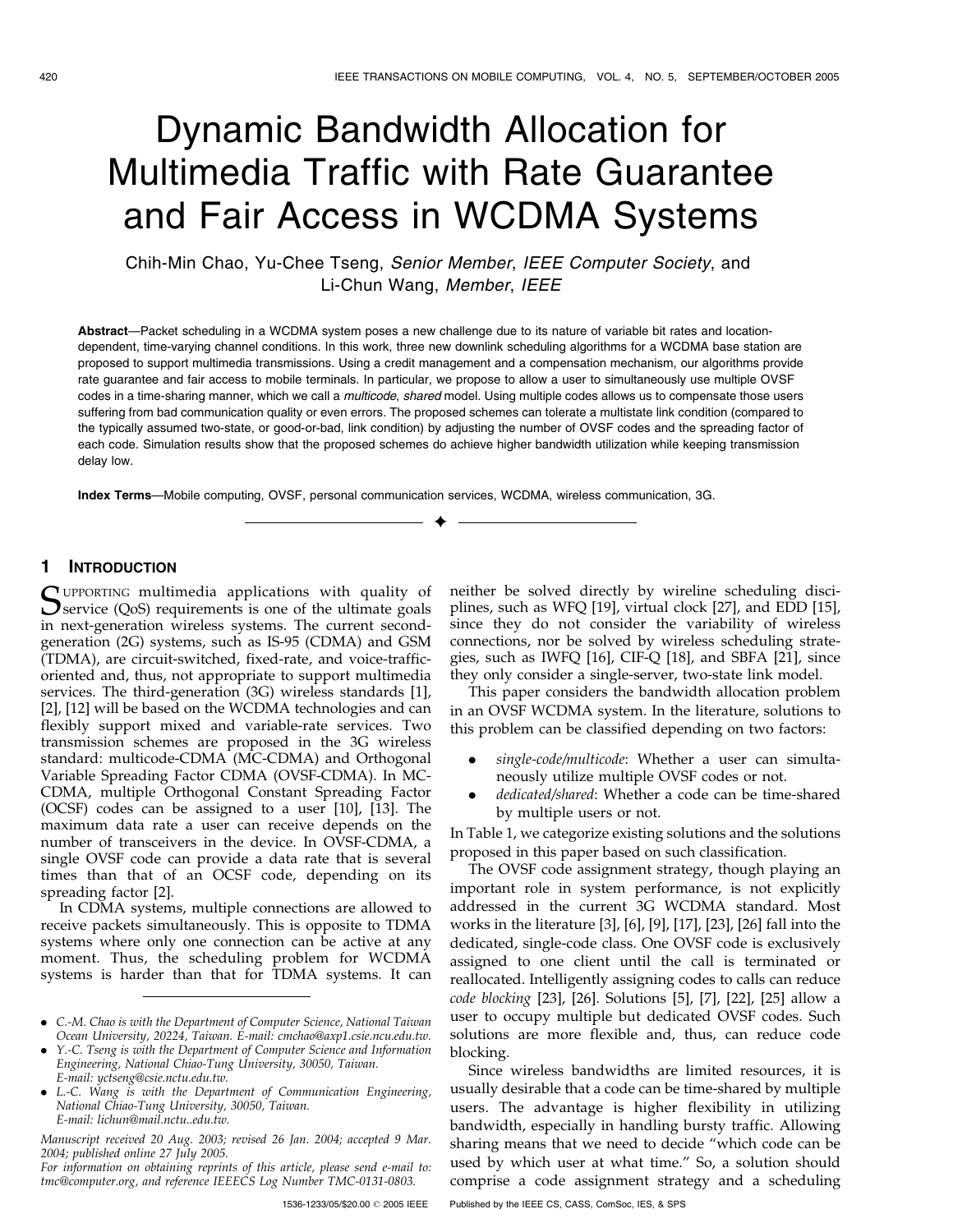TABLE 1 Classification of Bandwidth Allocation Solutions for WCDMA Systems

|             | dedicated             | shared      |  |
|-------------|-----------------------|-------------|--|
| single-code | [3, 6, 9, 17, 23, 26] |             |  |
| multi-code  |                       | <b>OUTS</b> |  |

scheme. Recently, two solutions in the single-code, shared category are proposed [14], [24]. In [24], a packet scheduling scheme is provided but the code allocation issue is not addressed. A credit-based scheduling scheme is proposed in [14]. However, this scheme does not consider channel quality, which may impact the selected spreading factor. A more comprehensive review is in Section 1.1.

In this paper, we propose three new credit-based bandwidth allocation schemes that allow a user to utilize multiple time-shared codes. This is more flexible than what was proposed in existing works. With our credit management mechanism and the compensation mechanism provided by additional codes, the schemes can provide fair access and data rate guarantee. Using multiple OVSF codes has two purposes. First, it is for compensation purpose when a terminal encounters errors. Second, it can adapt to an environment with multiple link states, in the sense that a higher spreading factor can be used when the link quality is bad; however, the user can still enjoy the guaranteed bandwidth supported by multiple codes. Simulation results show that the proposed schemes can achieve higher bandwidth utilization and keep average delay low.

The rest of this paper is organized as follows: In Section 2, we introduce the system model. Section 3 presents the proposed dynamic bandwidth allocation algorithms. Performance evaluations are in Section 4. Concluding remarks are given in Section 5.

#### 1.1 Related Works

In the dedicated, single-code class, [23] shows that significant improvement can be obtained by using a leftmost-first or a crowded-first strategy, compared to a random assignment. When a code tree is used for long time, it is possible that the tree may become too fragmented, due to calls arriving and leaving the system. Code replacement can be conducted to improve bandwidth utilization. The dynamic code assignment (DCA) scheme [17] is designed for this purpose. In this case, code assignment is semidedicated, in the sense that a call can be moved to a different code when relocation is conducted.

Allowing a user to occupy multiple dedicated codes provides more adaptability. The works in [7], [22] address the relationship between a requested data rate and the number of codes to be assigned to the request. However, the placement of codes in the OVSF code tree is left unspecified. A multicode scheduling scheme to be run on the base station is proposed in [25], where fair scheduling for users to share the resources is addressed. Again, the important code placement issue is left unaddressed. In [5], both the code placement and replacement issues are addressed for such an environment.



Fig. 1. A code blocking scenario (busy codes are marked by gray).

The scheme proposed in [14] is a member in the singlecode, shared class. Initially, each user is assigned a leaf code (of the lowest rate). However, the scheduling algorithm would allow a user to utilize any ancestor code of his/her assigned code. In each time frame, the algorithm will repeatedly pick the user with the highest credit, say A, and try to move  $A$ 's code one level up from its current stand if  $A$ still has backlog packets to be sent. This increase also means sacrificing other users' assigned, but unused, codes. That is, the latter will be inhibited from transmission in this round. The process is repeated until all capacities in the code tree are consumed or no packet is pending. Inhibited users' credits will be increased in the next frame. This scheme fails to consider the possible higher bit error rate (BER) that is caused by using a lower spreading factor. Depending on the channel condition, the spreading factor should not be unlimitedly reduced. Otherwise, a lot of retransmissions may be incurred, resulting in even worse performance. The scheme also includes an exception handling mechanism to solve the starvation problem that may occur during scheduling.

#### 2 SYSTEM MODEL

In the WCDMA system [20], data transmission involves two steps. The first step is channelization, which transforms every data bit into a code sequence. The length of the code sequence per data bit is called the spreading factor (SF), which is typically a power of two. The second step is scrambling, which applies a scrambling code to the spread signal. Scrambling codes are used to separate signals from different sources, while channelization codes multiplex data to different users from the same source.

The OVSF codes are used as the channelization codes in the WCDMA system. The possible OVSF codes can be represented by a code tree as shown in Fig. 1. Each OVSF code is denoted as  $C_{SF,k}$ , where  $SF$  is the spreading factor and k is the branch number,  $1 \le k \le SF$ . The number of codes at each level is equal to the value of SF. All codes in the same layer are orthogonal, while codes in different layers are orthogonal only if they do not have ancestor-descendant relationship. Leaf codes have the minimum data rate, which is denoted by  $1R_b$ . The data rate is doubled whenever we go one level up the tree. For example, in Fig. 1,  $C_{4,1}$  has rate  $2R_b$ , and  $C_{2,1}$  has rate  $4R_b$ . The resource units in a code tree are codes. Fig. 1 shows an example where codes  $C_{4,2}$ ,  $C_{8,1}$ , and  $C_{8,5}$  are occupied by users. The remaining capacity is  $4R_b$ . If the dedicated, single-code model is assumed, a new call requesting a rate of  $4R_b$  will be rejected because there is no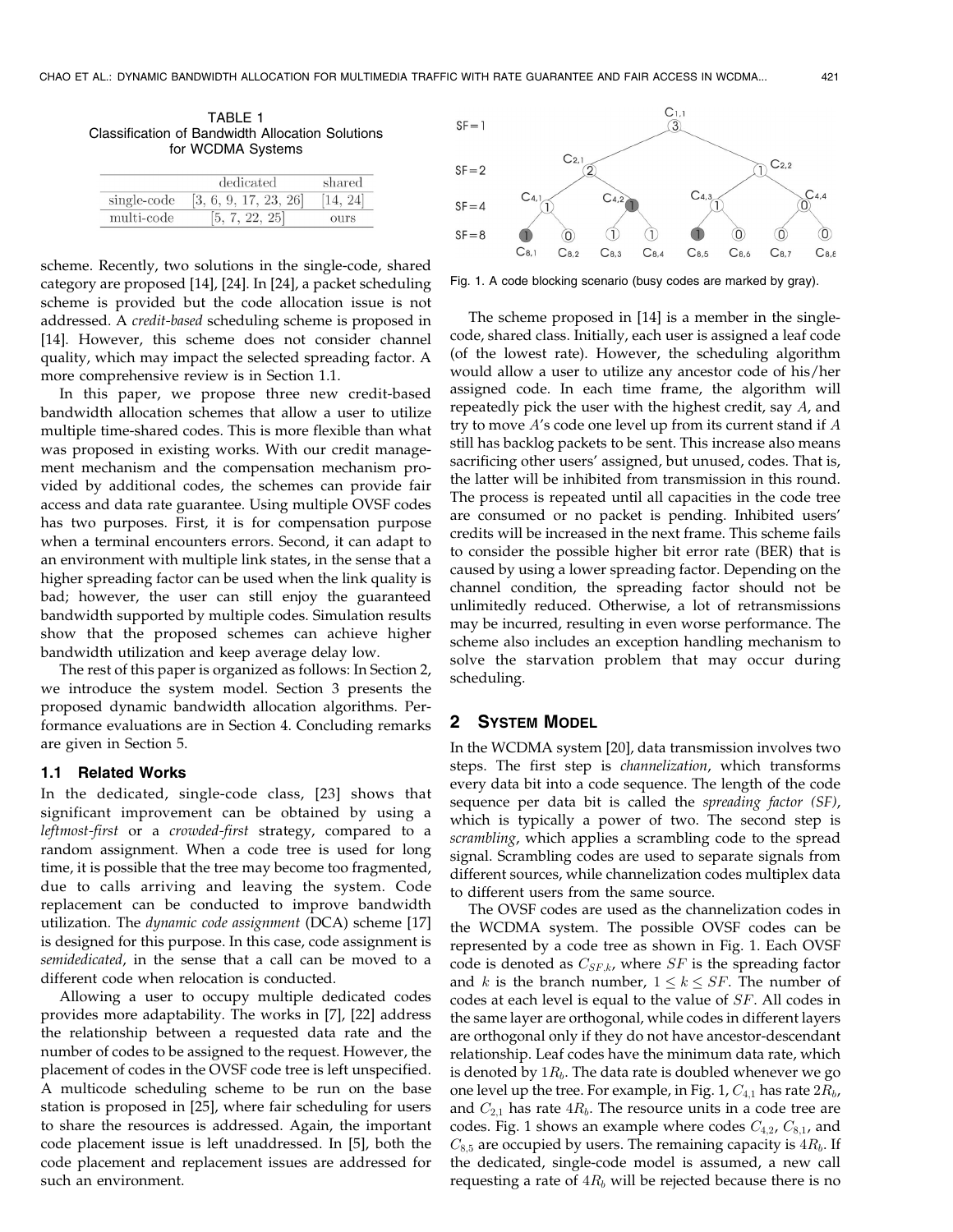such code available. Such a situation is called code blocking. However, the problem can be solved if up to three codes can be used by a user under the multicode model.

A main characteristic of wireless communications is link variability, which could be time-dependent and locationdependent. It is time-dependent because interference can come to hit at any time. One example frequently seen is bursty errors. The capacity of a wireless link is locationdependent because a longer distance typically has to suffer lower transmission rate. These properties necessitate the design of dynamic bandwidth allocation mechanisms.

Since the quality of a wireless link is both time and location-dependent, we assume that its capacity follows a multistate model. Specifically, a wireless link's symbol error rate is inversely proportional to its received signal strength, which is given by  $\frac{E_b}{N_0} = SNR \times SF$ , where  $E_b$  is the energy per bit,  $N_0$  is two times the power spectral density of additive white Gaussian noise, SNR is the signal-to-noise ratio, and  $SF$  is the spreading factor. To achieve a target  $E_b/N_0$ , one can either increase SNR through power control or increase the spreading factor SF. When the transmission power is up to a limit, increasing SF is the only way to reduce bit error rate. In this work, we assume that there exists a target BER for all users. As a result, at any moment, there is always a maximum data rate (and, thus, minimum spreading factor) for each user. In such an environment, the scheduling problem is still an open question [4]. Most existing scheduling strategies [8], [11], [16], [18], [21] consider a simple two-state channel model where a channel can be either good or bad, receiving full or none capacity, respectively.

This paper considers the downlink bandwidth allocation problem for a base station. The resource at the base station is an OVSF code tree. Each user  $i$ , when entering the system, needs to specify its peak data rate  $p_i R_b$  and guaranteed data rate  $a_iR_b$ . Both  $p_i$  and  $a_i$  are powers of two and  $p_i > a_i$ . The base station maintains a queue  $Q_i$  for user i's packets to be delivered. So, the inputs to our scheduling algorithms are  $p_i$ ,  $a_i$ , and  $Q_i$ , for all users  $i = 1..n$ . The base station is responsible for utilizing its code tree to serve users efficiently and fairly. According to the current 3G standard, each frame is 10 ms, which consists of 15 slots. So, in every 10 ms, we can reschedule codes for users. The purpose of bandwidth allocation is to achieve high utilization while providing guarantee rates for individual users.

We assume the shared, multicode model, where a user can simultaneously use up to  $N_{max}$  codes. This model has several advantages: 1) when a user suffers severe interference, we can increase the spreading factor to improve reliability but maintain the promised data rate by using multiple codes, and 2) when a user suffers temporary degradation, compensation can be made up to it by using multiple codes for fairness.

# 3 DYNAMIC BANDWIDTH ALLOCATION STRATEGIES

This section presents our dynamic bandwidth allocation strategies to provide QoS-guaranteed services. Our solutions consist of three parts: code assignment, credit management, and packet scheduling.

### 3.1 Code Assignment Part

This part decides which codes should be assigned to each user to satisfy his/her demand. We assume that there is an admission control mechanism such that a user is accepted only if the sum of guaranteed data rates over all users does not exceed the capacity of the code tree. For each code  $k$  in the code tree, the base station maintains a variable  $(SC_k)$ (read as shared count) to keep track of the number of users who are currently sharing  $k$ , either partially or completely. Specifically, a user is said to share code  $k$  if the user is using code  $k$ , a descendant code of  $k$ , or an ancestor code of  $k$ . For example, in Fig. 1, the number in each node is the corresponding code's shared count. It is easy to maintain the shared counts. Whenever a code  $k$  is allocated to a user, the shared counts of  $k$  and  $k$ 's ancestor and descendant codes are all increased by one. These counts are decreased by one when this user leaves.

Note that, in contrast to the code assignment in [14], which assigns a leaf code to each user initially, we allocate codes to users according to their maximal data rates. During transmission, a user can use any of the descendent codes of the initially assigned one, which is compatible to the 3gpp standard [1].

## 3.1.1 Scheme 1: Multiple Fixed Codes

In this scheme, we allocate  $N_{max}$  fixed codes, each of rate  $p_i \cdot R_b$ , to user *i*. Under normal situations, only one code is sufficient. The additional codes can be used for interference reduction or bandwidth compensation. This will be further elaborated on in Section 3.3.

Given user  $i$ 's request, the scheme sequentially picks  $N_{max}$  codes. To allocate each code, the following rules are applied:

- 1. Scan all codes in the code tree with rate  $p_i R_b$ . Pick the one(s) with the least shared count. If there is only one candidate, assign this code to user i. Otherwise, go to step 2.
- 2. If the shared counts of these candidate codes are 0s, we follow the crowded-first rule to do the allocation. Specifically, if  $x$  and  $y$  are two codes such that  $SC_x = SC_y = 0$ , we compare x's and y's parent codes. The one with a larger  $SC$  is selected. If they tie again, we further compare their parents. This is repeated until the tie breaks. One special case is that  $x$ 's and  $y$ 's parents could be the same code. If so, we simply select the one on the left-hand side.
- 3. If the shared counts of the candidate codes are nonzero, we follow the *fairness* rule. Specifically, if  $x$ and y are two codes such that  $SC_x = SC_y \neq 0$ , we compare  $x$ 's and  $y$ 's parent codes similar to the recursive procedure in step 2. However, we select the code with a smaller shared count, instead of a larger one.

Intuitively, when there are still free codes, we try to place users' requests in the code tree as compact as possible (this is what suggested in [23]). Otherwise, some degree of sharing among users is necessary, and we try to assign codes as fairly as possible.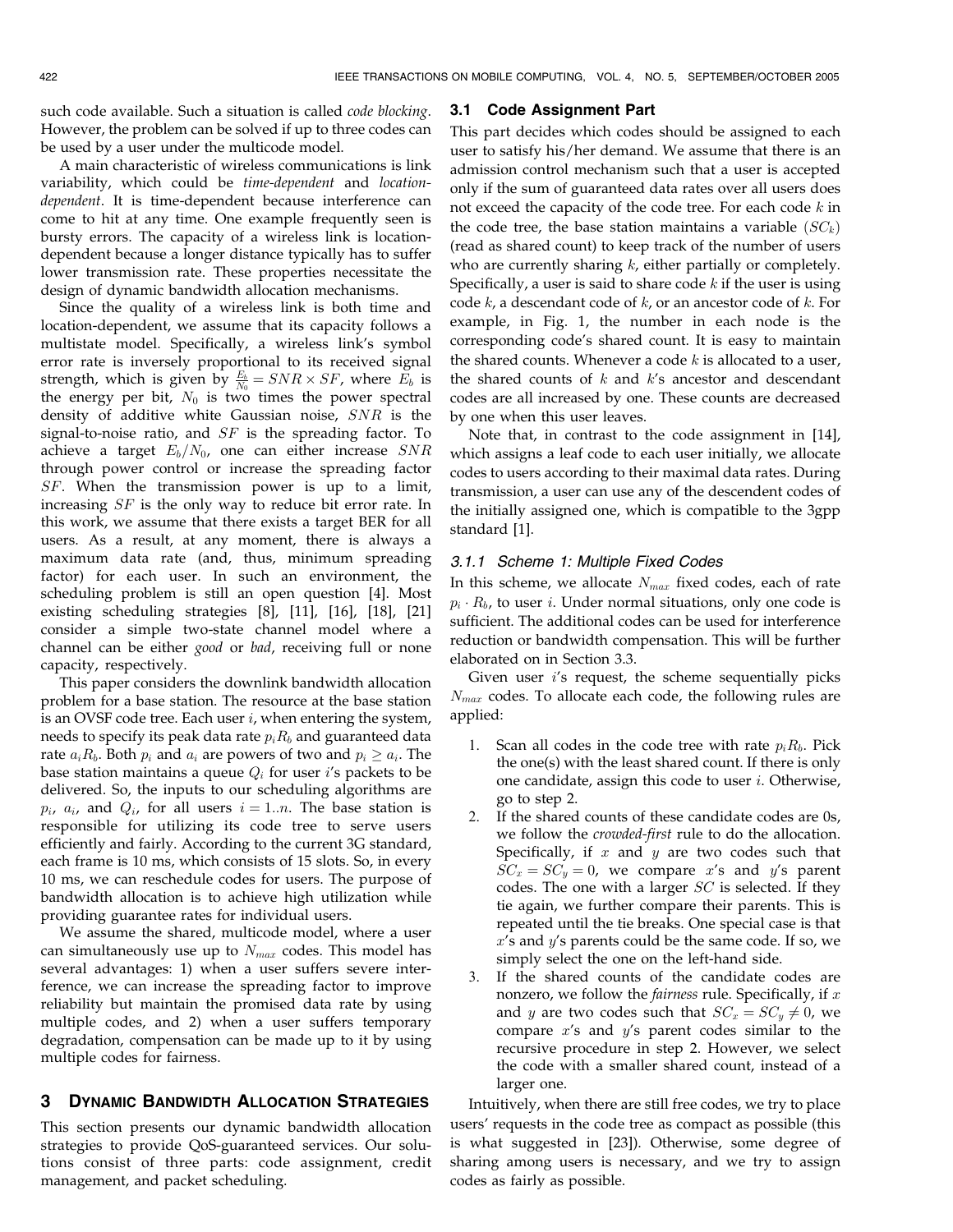

Fig. 2. A code assignment example when the code tree has (a) free  $2R_b$  codes and (b) no free  $2R_b$  code. The number in each node is its shared count.

Take the scenario in Fig. 2a as an example. Suppose  $N_{max} = 2$  and a new user requests for a  $2R_b$  rate. After searching for all  $2R_b$  codes, we find that  $C_{8,2}$ ,  $C_{8,5}$ ,  $C_{8,6}$ , and  $C_{8,8}$  all have zero shared counts. So, we further compare their ancestors,  $C_{4,1}$ ,  $C_{4,3}$ , and  $C_{4,4}$ . Among them,  $C_{4,1}$  and  $C_{4,4}$ , which have the same shared counts of two, tie again. After going one level up, we see that  $C_{2,1}$  has a larger shared count than  $C_{2,2}$ . So,  $C_{8,2}$  is allocated to the user. The same procedure is applied to allocate the second code. This time  $C_{8,8}$  will be picked. Another example where the code tree is fully occupied is shown in Fig. 2b. Again, assuming the same situation, step 1 will pick  $C_{8,3}$ ,  $C_{8,4}$ ,  $C_{8,7}$ , and  $C_{8,8}$ , all of which have the same shared count  $= 1$ . After going one level up, we see that  $C_{4,2}$  has a smaller shared count. Since  $C_{8,3}$  and  $C_{8,4}$  tie, following the leftmost-first rule, we will select  $C_{8,3}$ . To assign the second code, we see that  $C_{8,4}$ ,  $C_{8,7}$ , and  $C_{8,8}$  all have the same least  $SC$  value. Their ancestors,  $C_{4,2}$  and  $C_{4,4}$ , tie again with the same SC value of two. Another tie is found when coming to codes  $C_{2,1}$  and  $C_{2,2}$ . Since  $C_{2,1}$  and  $C_{2,2}$  have the same ancestor, the leftmost candidate,  $C_{8,4}$ , will be assigned to the user.

# 3.1.2 Scheme 2: Single Fixed Code with Multiple Dynamic Codes

This scheme only assigns one fixed code to each user. The other  $N_{max}$  – 1 codes are all assigned in a dynamic manner. Specifically, the OVSF code tree is partitioned into two areas: partially shared area on the left and fully shared area on the right (how to select a good partition point will be evaluated in Section 4). Given a user requesting a rate  $p_i R_b$ , it is assigned a code of rate  $p_i R_b$  in the partially shared area. The assignment follows the same rule in the previous scheme except that only the partially shared area is assignable. The remaining  $N_{max} - 1$  codes will be assigned to the fully shared area, but the assignment will not be done in this stage and will be decided at the scheduling stage.

#### 3.1.3 Scheme 3: No Fixed Codes

In contrast to the previous schemes, this scheme does not assign any fixed code to users. All  $N_{max}$  codes will be allocated dynamically at the scheduling stage. This scheme provides the maximal flexibility (alternatively, one can consider the whole OVSF code tree as a fully shared area in Scheme 2).

## 3.1.4 Remark on Code Notification

The codes used in our schemes can be directly mapped to the transport channels in 3gpp. To schedule users, the Forward Access Channel (FACH) can be used to notify them that their transmission data rates as well as codes. An additional ID field is needed in the header to distinguish users (we will analyze the signaling overhead in Section 3.4). In schemes 1 and 3, all codes allocated to a user can be mapped to the Dedicated Transport Channel (DCH). In scheme 2, the single fixed code can be mapped to DCH, while the remaining dynamic codes to Downlink Share Channel (DSCH). According to 3gpp, a DSCH is always associated with a DCH, which provides necessary signaling for the DSCH.

#### 3.2 Credit Management Part

In the above part, we already assigned each user multiple codes which exceed the user's guaranteed data rate. These codes are not necessarily always used by the user. We employ a credit management mechanism to dynamically allocate bandwidths to users. The base station maintains a credit  $C_i$  for each user *i*. Initially,  $C_i = 0$ . After every 10 ms,  $a_i$  credits, i.e., user i's guaranteed rate, are granted to user  $i$ and added to  $C_i$ . However, for every code of rate  $2^k R_b$  that is consumed by user *i*,  $2^k$  credits are paid by decreasing  $2^k$ from  $C_i$ . Hence, as a user's perceived data rate is below its guaranteed rate, its credits can be accumulated for later use. The value of  $C_i$  can also be negative, if the user is overserved (which happens, for example, if other users underuse their capacities due to poor channel condition). Longterm fairness and rate guarantee are provided if the base station honors all users' credits.

Care should be taken if a user's perceived data rate is below his/her request rate for long time, due to reasons such as poor channel condition, sudden congestion, or simply low data arrival rate. In this case, a lot of credits may be accumulated for the user. Later on, if a large amount of traffic arrives for the user, the user may take up a lot of bandwidth, thus blocking the opportunity of other users. This is alright if only long-term rate guarantee is required, but it does cause a problem viewed for a short term. Shortterm fairness is not guaranteed if we allow a user to accumulate credits unlimitedly. To resolve this problem, we propose to maintain a credit limit  $L_i$  for each user i such that  $C_i \leq L_i$  is always true. The value of  $L_i$  can be negotiated with the base station in a per-user basis when the connection was first established according to the user's priorities, degree of burstiness, or even the system loading.

Note that we do not distinguish the situation that a user has lower traffic than expected from that it suffers from bad channel condition. In both situations, it can accumulate credits. An alternative is to apply the credit limit only in the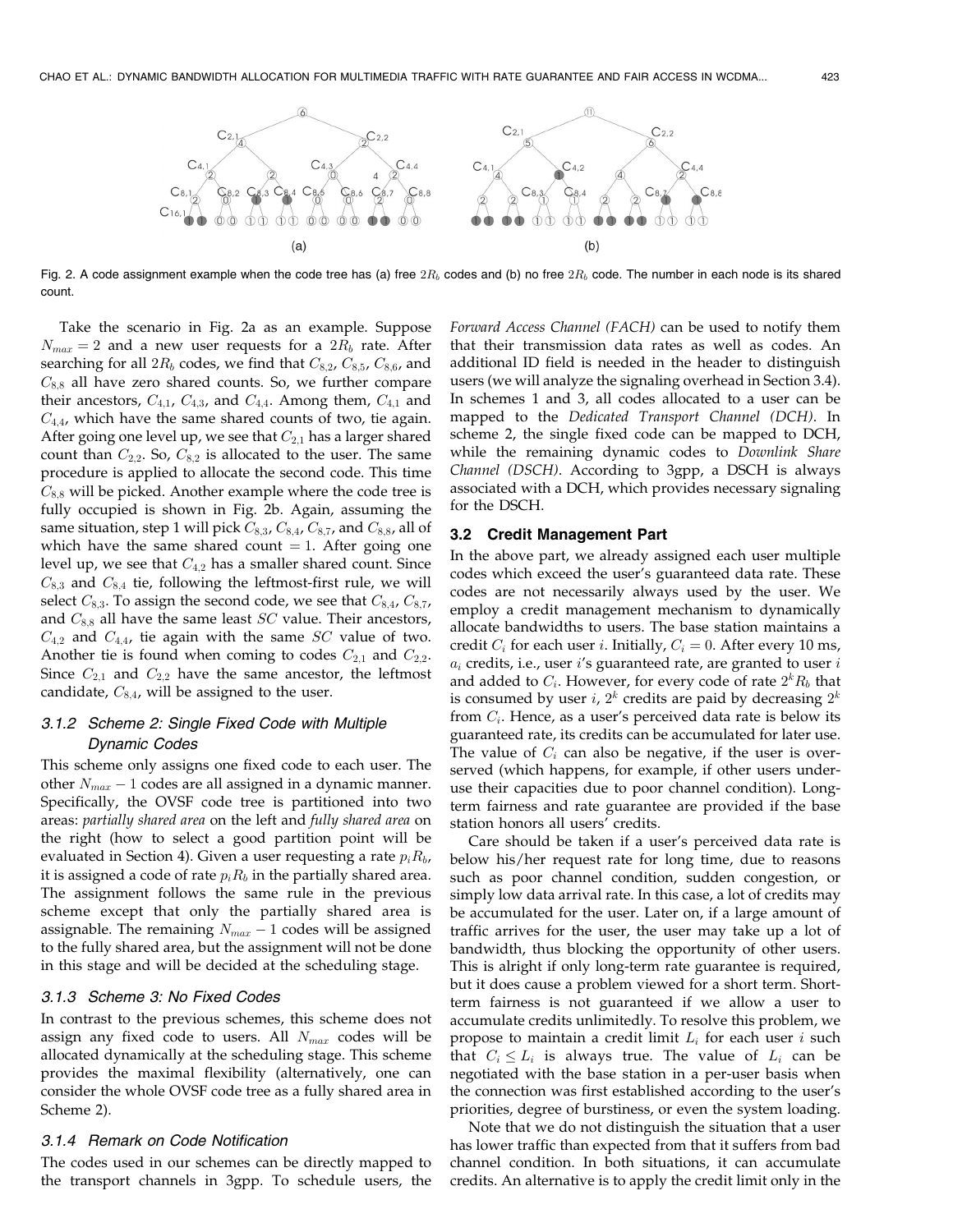

Fig. 3. A scheduling example. Codes marked by gray are occupied.

former case [14]. However, we believe that it is more reasonable to apply the limit to both cases because wireless channels may suffer from burst errors more frequently.

## 3.3 Packet Scheduling Part

The scheduling algorithm is executed once every 10 ms (frame length). It examines all users with backlog data at the base station and determines which users are to be served by which codes. The goal is to provide a fair and rateguaranteed service to each user.

## 3.3.1 Scheduling for Scheme 1 (Multiple Fixed Codes)

To facilitate the scheduling scheme, we introduce the term normalized credit of user  $i$ , which is defined to be the ratio  $C_i/a_i$ . The normalized credit represents the amount of services a user  $i$  should receive relative to his/her guaranteed rate  $a_i$ . A user with the greatest normalized credit, instead of credit, should be scheduled first. The scheduling algorithm for scheme 1 has six steps:

- . STEP 1. Sort all users according to their normalized credits.
- STEP 2. Pick the user, say  $i$ , with the greatest normalized credit such that user i has backlog packets and at least one of user i's codes is free. If there is no such user, the procedure terminates.
- STEP 3. Let  $M_i$  be the maximum bit rate for user  $i$ such that the BER is satisfied (this can be obtained by monitoring the channel condition).
- STEP 4. Let  $T_i = min{M_i, p_i}$ , which represents the feasible transmission rate considering user i's channel quality. We search all free codes of user i. If there exists at least one free code, we allocate the leftmost one for user i. Otherwise, we go one level down by searching all descendant codes (of rate  $\frac{T_i}{2}R_b$ ) of user *i*'s codes. If there exist at least one free code, we allocate the leftmost one for user i. Otherwise, we repeat the same procedure and search the descendant codes of rates  $\frac{T_i}{4}, \frac{R_i}{8}, \cdots$ , etc.
- . STEP 5. For the code allocated in STEP 4, we decrease user  $i$ 's credit  $C_i$  by the corresponding amount. Then, user  $i$  is put in to the sorted list.
- . STEP 6. Go back to STEP 2.

Take Fig. 3 as an example. Suppose that user  $i$  has the greatest normalized credits and  $C_{8,1}$ ,  $C_{8,2}$ , and  $C_{8,3}$  are user  $i$ 's codes. When user i is selected for the first time, only  $C_{8,2}$ is free. So,  $C_{8,2}$  is allocated to serve user *i* in the next frame

and two credits are subtracted from  $C_i$ . If user *i* is selected for the second time,  $C_{16,2}$  will be allocated to it.

# 3.3.2 Scheduling for Scheme 2 (Single Fixed Codes with Multiple Dynamic Codes)

The scheduling algorithm is similar to the previous case. The difference lies on how a user's codes are used. All steps are the same as the previous case, except Step 4, which is described below:

- STEP 4'. If this is the first time user  $i$  is selected in this frame, go to (a). Otherwise, go to (b).
	- (a) Let  $T_i = min{M_i, p_i}$ . We search the single fixed code of user  $i$ . We allocate it to user  $i$  if it is free. Otherwise, we go one level down by searching all descendant codes (of rate  $\frac{T_i}{2}R_b$ ) of user i's code. If there exists at least one free code, we allocate the leftmost one to user  $i$ . Otherwise, we repeat the same procedure and search the descendant codes of rates  $\frac{T_i}{4}, \frac{T_i}{8}, \cdots$ , etc. If we cannot find a free code, user  $i$  is skipped for further scheduling in the current time frame.
	- (b) Allocate a free code at the fully shared area (this is similar to case (a) but we have more freedom because any free code can be allocated).

Again, take Fig. 3 as an example. Let the quarter of the code tree on the right-hand side be the fully shared area. Suppose that user  $i$  has the highest normalized credit and  $C_{8,1}$  is his/her initial code. The scheduling algorithm will allocate  $C_{16,2}$  to user *i* in the first round. If user *i* is selected again for next two rounds,  $C_{16,15}$  and  $C_{16,16}$  in the fully shared area will be allocated to it. On the contrary, if  $C_{8,3}$  is user i's initial code, it cannot be scheduled in the current frame because  $C_{8,3}$  is already occupied by another user.

## 3.3.3 Scheduling for Scheme 3 (No Fixed Codes)

The algorithm is similar to the previous two schemes. It follows scheme 1, except the following modifications:

- STEP 2". The same as STEP 2 except that we only need to make sure that user  $i$  has not exhausted its  $N_{max}$  codes.
- STEP  $4$ ". The same as STEP 4 except that any free space in the code tree can be used by user  $i$ .

## 3.4 Time Complexity and Signaling Overhead Analysis

Next, we analyze the time complexity of our schemes. Consider the code assignment part. There are SF codes in the code tree with a spreading factor of SF. So, the cost is  $O(SF)$  to search for such a code. For the fixed code assignment part of scheme 1, we may need to compare the shared counts of candidate codes' ancestors. Each time when we go one level up the code tree, the number of ancestors reduces by half. It is easy to see that the cost to allocate a code with a specific  $SF$  is

$$
SF + \frac{SF}{2} + \dots + 1 = O(SF).
$$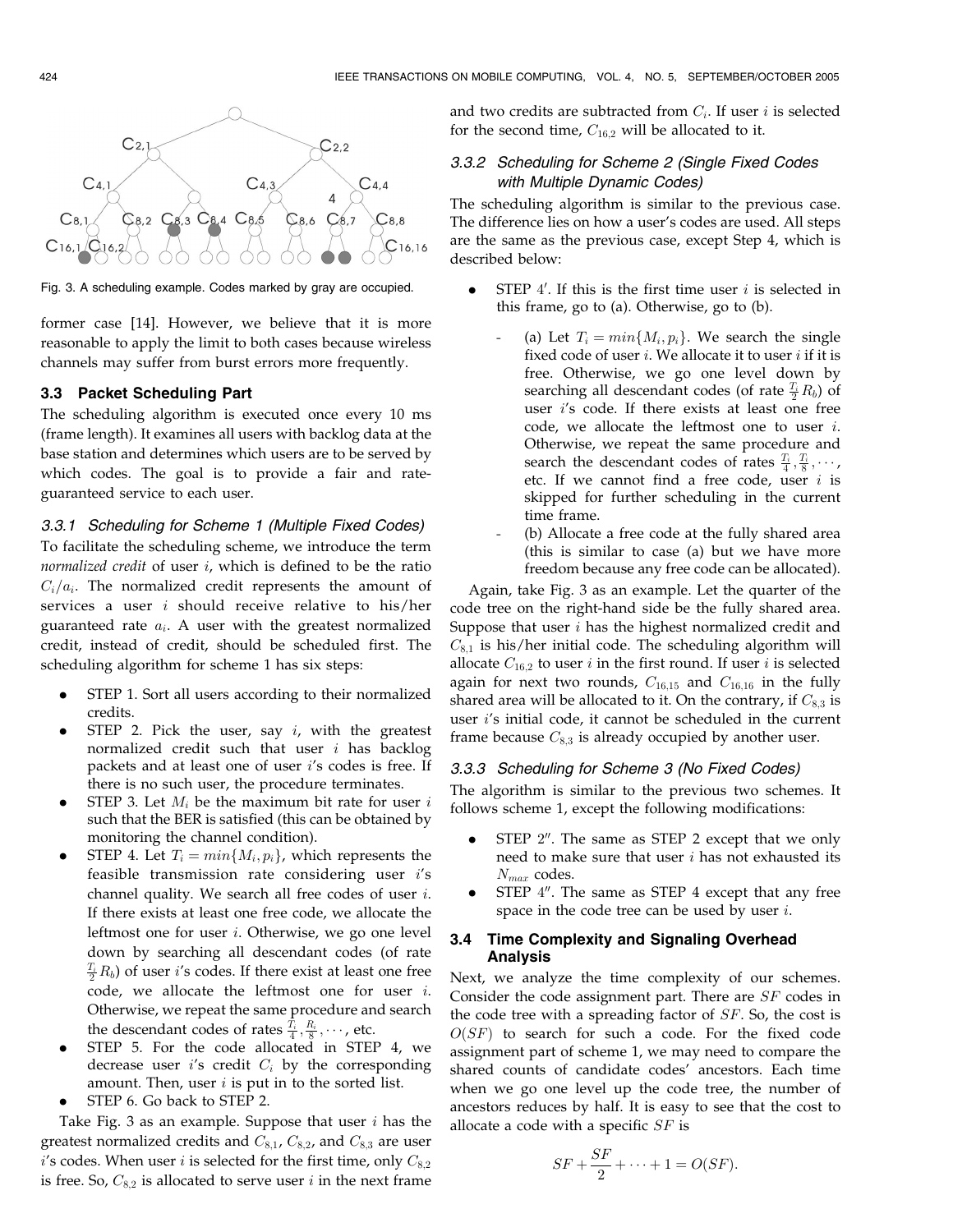Thus, to assign  $N_{max}$  codes, the searching cost is  $O(N_{max} \times$  $SF$ ) =  $O(SF)$  because  $N_{max}$  is a constant. The time complexity for the fixed code assignment part of scheme 2 is similar to that of scheme 1, except that the searching domain is restricted to the partially shared area. So, the time complexity is the same.

For the credit assignment part, it is easy to see that the time complexity is  $O(n)$  for all three schemes, where N is the number of users currently in the system. For the packet scheduling part, all three schemes need to sort all users, giving a cost of  $O(n \log n)$ . The STEP 4 of scheme 1 may spend  $1 + 2 + \cdots + \frac{SF_{max}}{SF} = O(\frac{SF_{max}}{SF})$  time to find a free code, where  $SF_{max}$  is the maximum allowable  $SF$ . So, the total searching cost is  $O(n' \times \frac{SF_{max}}{SF})$ , where  $n'$  is the actual number of transmissions that are scheduled in this time frame. STEP 5 takes  $O(n)$  to put the scheduled user back to the sorted list. For scheme 2, the searching cost of STEP  $4'(a)$  is  $O(n_p \times \frac{SF_{max}}{SF})$ , where  $n_p$  is the number of scheduled transmissions in the partially shared area. In STEP  $4'(b)$ , each code assignment takes  $O(SF)$  time, so the total cost is  $O(n_f \times SF)$ , where  $n_f$  is the number of scheduled transmissions in the fully shared area. Similarly, for scheme 3, the searching cost of STEP  $4''$  is  $O(n' \times SF)$ .

Overall, the time complexity for scheme 1 is

$$
O\bigg(SF + n\log n + n' \times \frac{SF_{max}}{SF}\bigg).
$$

For scheme 2, the time complexity is

$$
O\bigg(SF + n\log n + n_p\times \frac{SF_{max}}{SF} + n_f\times SF\bigg).
$$

For scheme 3, the time complexity is

$$
O(SF + n\log n + n' \times SF).
$$

The complexities are typically low. For example, in our simulations, with  $SF_{max} = 256$ , the value of *n* is around 68, which should take less than tens of microseconds to complete these calculations in modern processors.

The signaling overhead for scheme 1 is  $n' \times \lceil \lg S_1 \rceil$ , where  $S_1$  is the maximum number of users that use the same code. For scheme 2, the signaling overhead is  $n_p \times \lceil \lg S_2 \rceil + n_f \times \lceil \lg n_2 \rceil$ , where  $S_2$  is the maximum number of users that use the same code in the partially shared area and  $n_2$  is the number of codes in the fully shared area. The signaling overhead for scheme 3 is  $n' \times \lceil \lg n_3 \rceil$ , where  $n_3$  is the number of codes in the code tree.

#### 4 PERFORMANCE EVALUATION

We have implemented a simulator to evaluate the performance of the proposed strategies. The max SF is set to 256. We control the call generation such that the overall guaranteed traffic load falls between 10 percent and 90 percent. Three traffic models are tested [14]:

. Model I (constantly backlogged model): Each user has queued packets all the time. Each user's peak transmission rate is uniformly distributed between  $4R_b$  and  $32R_b$ , and guaranteed rate one fourth of the peak rate (i.e.,  $a_i = \frac{1}{4}p_i$ ).

- . Model II (highly bursty traffic model): Calls are generated into the system with a peak rate uniformly distributed between  $4R_b$  and  $32R_b$  and a guaranteed rate equal to one fourth of the peak rate. Packet arrival of each connection follows a 2-state Markov model. A connection can transit between an idle state or an active state. No packet is generated during the idle state, while  $P$  packets per 10 ms are generated during the active state, where  $P$  is uniformly distributed between  $2a_i$  and  $4a_i$ . A state transition can be made every 10 ms, with probabilities of 1/3 and 2/3 from idle to active and from active to idle, respectively.
- . Model III (lowly bursty traffic model): Calls are generated into the system with a peak rate uniformly distributed between  $2R_b$  and  $16R_b$  and a guaranteed rate equal to one half of the peak rate. Packet arrival also follows the above 2-state Markov model, but P is uniformly distributed between  $a_i$  and  $2a_i$ , while state transition probabilities are 2/3 and 1/3 from idle to active and from active to idle, respectively.

Each transport block is set to 150 bits, which means a  $1R_b$  code can transmit 150 bits every 10 ms. A transport block will be retransmitted if an error is detected by the cyclic redundancy check (we assume no channel coding is applied). In schemes 1, 2, and 3,  $N_{max}$  ranges from 2 to 4. In scheme 2, the first three quarters of the code tree is the partially shared area, and the last quarter is the fully shared area.

Using the QPSK modulation, we model the symbol error probability by

$$
P_E \approx 2Q\left(\sqrt{\frac{2E_b}{N_0}}\right),\tag{1}
$$

where

and

$$
Q(x) = \int_{x}^{\infty} \frac{e^{-y^2/2}}{\sqrt{2\pi}} dy
$$

$$
\frac{E_b}{N_0}=SNR\times SF.
$$

Intuitively, the transmission rate is inversely proportional to the SF being applied. A lower SF has a higher transmission rate but the potential penalty, according to (1), is a higher  $P_E$ . To achieve a better throughput, we should choose the smallest SF that meets the required  $P_E$ . A scheme without considering channel condition, such as [14] (denoted by KMS below), is impractical because it may choose an improper SF and, thus, suffer from severe performance degradation. In this paper, the upper bound of  $P_E$  is set to  $10^{-5}$ . We assume a Rayleigh fading channel, so signal power is modeled by an exponential random variable  $X$ with mean  $\gamma$ , i.e.,  $f(x) = \frac{1}{\gamma} e^{\frac{-x^2}{\gamma}}$  for  $x \ge 0$  [20].

We first experiment on the  $KMS$  scheme on traffic model II by varying  $\gamma$  and evaluating the *unsatisfactory* transmission, which is defined to be the percentage of frames that experiences a symbol error rate  $P_E$  exceeding the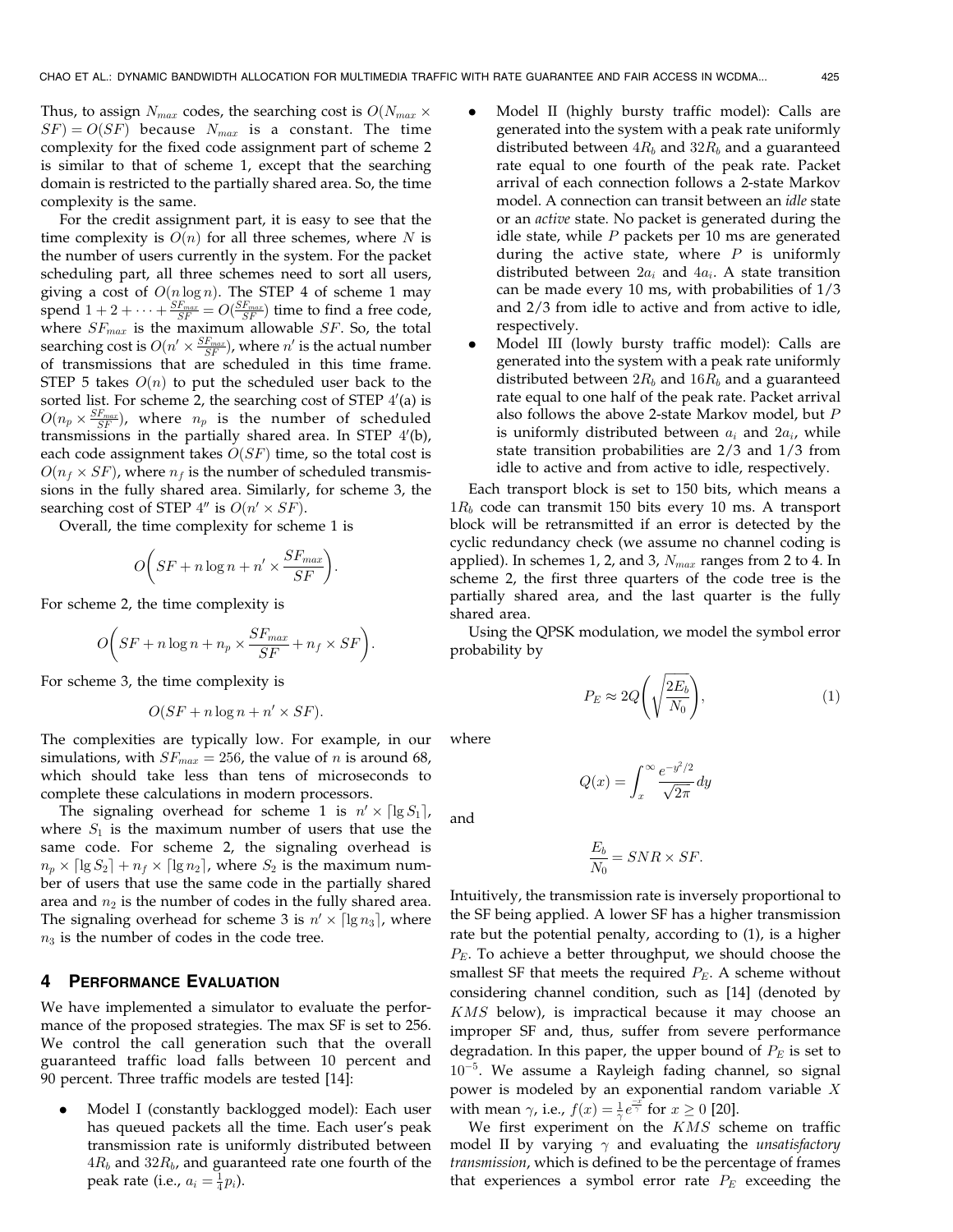

Fig. 4. Unsatisfactory transmission versus traffic load at different  $\gamma$  for the KMS scheme [14].

threshold  $10^{-5}$ . As shown in Fig. 4, KMS performs highly depending on the channel condition. At low  $\gamma$ , a lot of packets may experience failures. So, the scheme is not channel-sensitive. To keep the failure rate low, say under 5 percent,  $\gamma$  should be maintained 25 or higher. Note that traffic load would increase the error rate because the KMS scheme favors users with more backlogged packets. This would aggravate error transmission.

Below, we further experiment on four aspects. Each result below is from an average of 50 simulation runs, where each run contains at least 3,000 frames:

1. Impact of Code Assignment Strategies: This experiment tests different code assignment strategies. We evaluate three metrics: code utilization, effective code utilization, and average delay. Code utilization is the average capacity of the code tree that is actually used for transmission. However, considering those transmissions experiencing failure, effective code utilization counts only those successfully transmitted bits. In addition to the  $KMS$  scheme, we also simulate the "single-code, shared" scheme and the "singlecode, dedicated" scheme.

Fig. 5 shows the code utilization and effective code utilization at various traffic loads. For our schemes,  $N_{max}$  is set to 2. For code utilization, our scheme 3 performs the best, which is sequentially followed by the KMS scheme, our scheme 2, our scheme 1, and then the single-code schemes. After taking failure transmissions into account, effective code utilization of KMS scheme reduces significantly when  $\gamma = 1$ . For example, when the code tree is 90 percent fully loaded, KMS's effective utilization reduces to around 51 percent, while our schemes can still maintain an effective utilization over 85 percent. Only when the channel condition is extremely good (such as  $\gamma = 25$ ), can  $KMS$  maintain high effective code utilization. Since our schemes have considered channel condition, the code utilization and effective code utilization are very close.

Fig. 6 shows the average delay, which is defined as the average time, measured in time frames, a transport block is queued at the base station. With  $\gamma = 1$ , our scheme 3 experiences the least delay, which is subsequently followed by our scheme 2, scheme 1, single-code, shared scheme, and KMS. Our scheme 3 produces low delay since there is no code blocking. The delays for scheme 1 and singlecode, shared scheme increase significantly when the code tree is above 80 percent loaded, which means the system is unstable then. The  $KMS$  scheme makes the system unstable after traffic load is over 30 percent. These results reveal that our scheme 3 and scheme 2 can accept more time-bounded services. The delays of KMS reduces significantly when  $\gamma = 25$ , which is reasonable since the channel condition is pretty good.

2. Fairness Properties: Next, we verify how our schemes support rate guarantee and fairness. We set  $N_{max} = 4$ since it achieves better performance than  $N_{max} = 2$ and 3 (performance comparisons of different  $N_{max}$  are not reported here due to space limit). To see rate guarantee, we randomly choose a user  $i$  with request  $a_i = 1, 2, 4$  or  $8R_b$  and observe the number of transmitted transport blocks. As shown in Fig. 7, both schemes 2 and 3 support rate guarantee well. For scheme 1, there is some lag for  $a_i = 4$  and  $8R_b$ , which stems from the higher failure probabilities when allocating codes for such calls.

To verify access fairness, we introduce a metric called interservice time, which is the interval that a



Fig. 5. Code utilization (in curves) and effective code utilization (in bars) versus traffic load under traffic model II with (a)  $\gamma=1$  and (b)  $\gamma=25$ .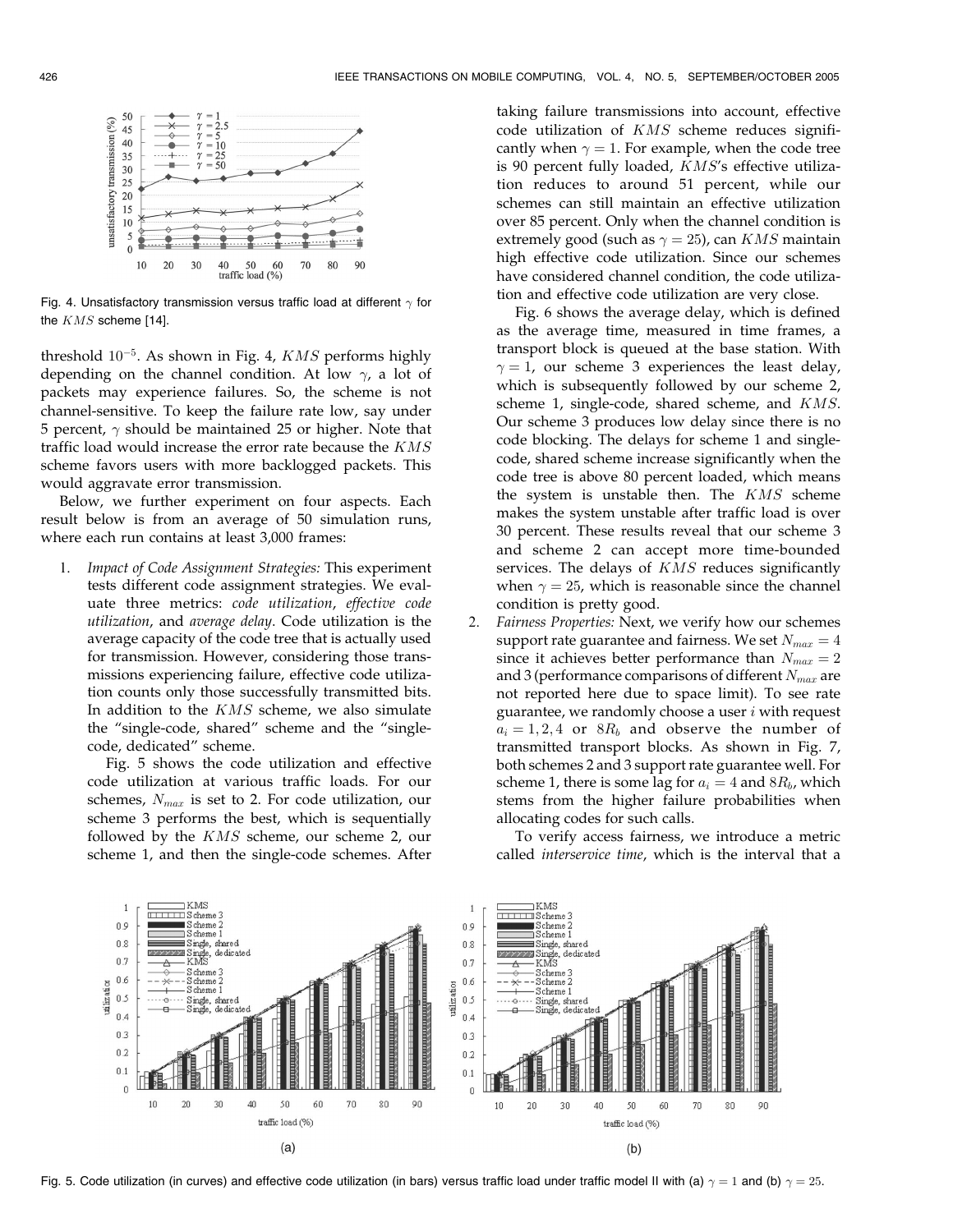

Fig. 6. Average delay versus traffic load under traffic model II with (a)  $\gamma=1$  and (b)  $\gamma=25.$ 

backlogged user experiences, measured in time frames, between two successive transmissions. We observe the maximum difference of interservice times of two backlogged users who are waiting for scheduling. The result is in Table 2. In all three traffic models, scheme 3 has the least difference, which is followed by scheme 2 and then scheme 1. For the constantly backlogged model, the differences are low for all schemes and are proportional to traffic load. For example, at traffic load = 80 percent, the most unfortunate user will experience at most 15.1, 8.1, and 3.9 time frames of delay for schemes 1, 2, and 3, respectively. For both bursty traffic models, the difference is relatively independent to traffic load. Scheme 3 performs the best, and scheme 1 the worst. In general, the differences are larger for the highly bursty traffic model, which is reasonable because traffics with higher variation are more difficult to handle.

We also investigate the impact of different traffic models on average delay. The results are in Fig. 8. Scheme 3 always has the least delay and is quite independent of traffic models. Scheme 2 also has very low delay (e.g., the average delays are only 8 and  $5$  time frames at load  $= 90$  percent for traffic models II and III, respectively). Scheme 1 has a longer delay for lowly bursty traffics because bursty



Fig. 7. Transmitted transport blocks versus time under traffic model II.

traffics arrive more frequently (thus causing more backlogged users).

- 3. Signaling Overhead: Since different values of  $N_{max}$ have similar results, here we use  $N_{max} = 4$  as a representative case. We plot the signaling overhead of different schemes according to the formulation in Section 3.4. As shown in Fig. 9, in all traffic models, scheme 2 incurs the least signaling overhead while scheme 3 the highest. Note that we should also take into account the utilization issue while evaluating these schemes. When this factor is considered, scheme 2 will be the best for traffic models II and III. For example, for model II under load = 90 percent, the signaling overheads are 152 and 720 bits for schemes 2 and 3, respectively. The effective utilization of scheme 3 is only 1 percent higher than scheme 2, which means around  $1\%$   $\times$  $256 \times 150 = 384$  bits of reward at the expense of  $720 - 152 = 568$  bits of overhead when comparing scheme 3 and scheme 2. However, for model I, scheme 3 performs the best when the utilization factor is considered.
- 4. Impact of Fully Shared Code Space for Scheme 2: Last, we investigate how the ratio of fully shared code space in scheme 2 affects its performance. Four ratios,  $\frac{1}{8}$ ,  $\frac{2}{8}$ ,  $\frac{3}{8}$ , and  $\frac{4}{8}$ , are tested with different  $N_{max}$ values. Due to the space limit, we report the results without figures. When  $N_{max} = 2$ , the one with  $\frac{2}{8}$  fully shared code space performs the best. As  $N_{max}$ increases, larger ratios would be more beneficial. It is because calls can more freely utilize the fully shared space, causing less blocking problem. When

TABLE 2 The Maximum Difference of Interservice Times under Different Traffic Models

| traffic model<br>scheme |     |      |               |         |      |               | Ш   |      |      |     |
|-------------------------|-----|------|---------------|---------|------|---------------|-----|------|------|-----|
|                         |     |      | $\mathcal{D}$ | 3       |      | $\mathcal{D}$ | 3   |      | 2    |     |
|                         | 20% |      | 1.0           | 1.0     | 24.2 | 19.1          | 2.9 | 16.8 | 14.8 | 2.8 |
| traffic                 | 40% |      | 1.5           | $1.1\,$ | 25.8 | 19.8          | 2.7 | 17.2 | 15.8 | 2.9 |
| load                    | 60% | 5.0  | 4.1           | 1.7     | 27.2 | 19.2          | 3.0 | 16.9 | 15.8 | 3.2 |
|                         | 80% | 15.1 | 8.1           | 3.9     | 27.5 | 20.4          | 3.4 | 16.6 | 16.2 | 3.7 |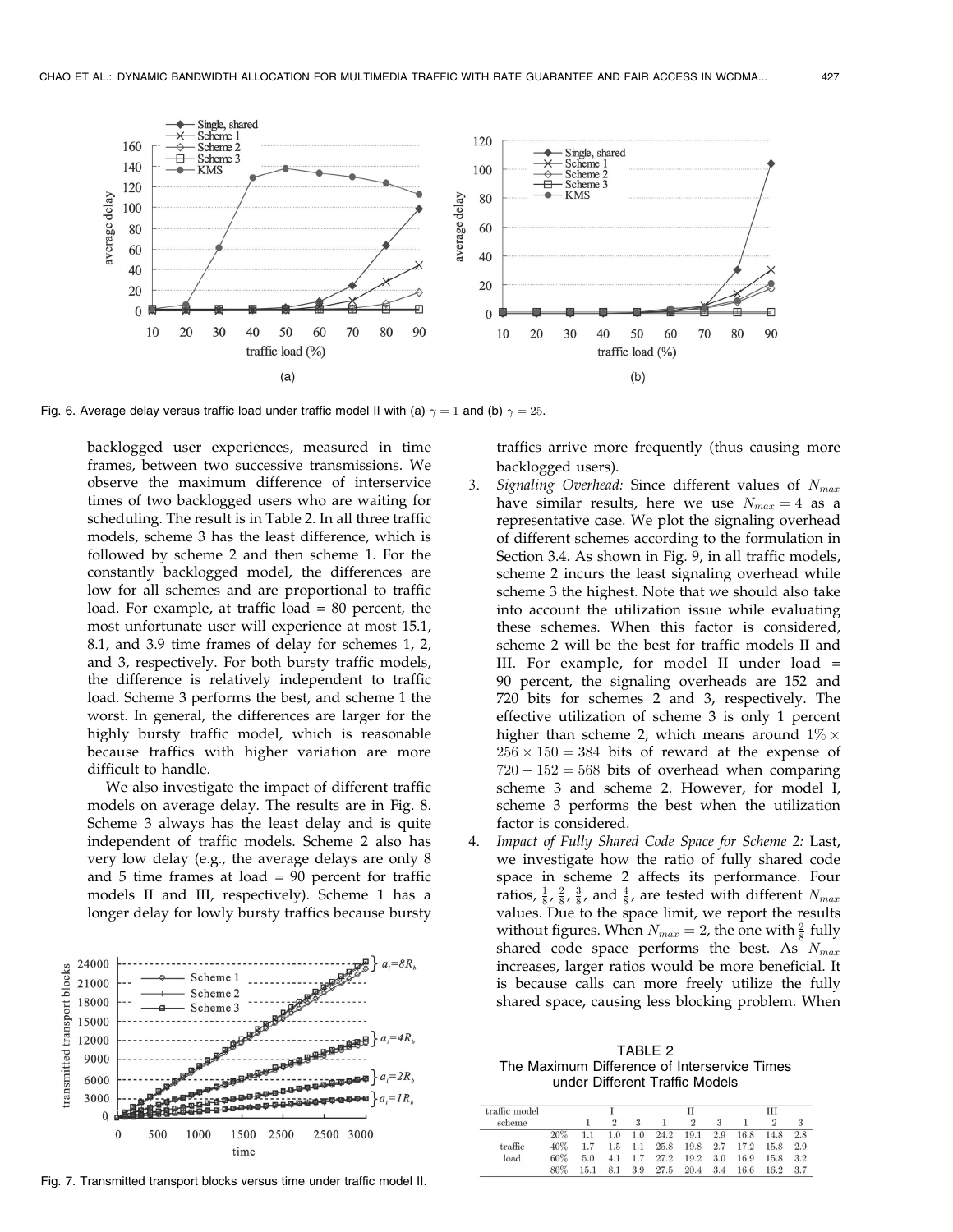

Fig. 8. The impact of traffic models on average delay.



Fig. 9. Signaling overhead of different schemes.

 $N_{max}$  is large enough to better utilize the fully shared space, the utilization would be the best. (However, the advantage cannot be seen when  $N_{max}$  is too small.) When  $N_{max} = 3$  and 4, the one with  $\frac{3}{8}$  fully shared code space performs the best.

To conclude, we believe that a scheme that does not consider channel condition, such as the  $KMS$  scheme, may perform poorly. In our proposal, scheme 3 has the best behavior in terms of utilization, delay, rate guarantee, and fair access. However, it also imposes the highest signaling overhead. Scheme 2 falls behind scheme 3, but has the least signaling overhead. Taking all these issues into account, we recommend using scheme 3 under constantly backlogged traffic model (Model I) and scheme 2 under bursty traffic models (Model II and III) by properly tuning the fully shared code space depending on the given  $N_{max}$ .

## 5 CONCLUSIONS

Wireless bandwidth is a precious resource. Thus, resource management is an important issue for WCDMA. Existing mechanisms supporting multimedia traffic either do not consider channel condition or fail to address the exact code position in the code tree, which may result in inefficiency in resource utilization. In this paper, we have proposed three algorithms to provide fair and rate guaranteed service for multimedia traffic in a WCDMA system. The essence of our protocols is a credit-based scheduler which considers channel condition and explores the concept of compensation codes. With our channel-sensitive scheduling algorithms, a user with more credits will have more chance to transmit without compromising to the transmission quality. Simulation results do justify that schemes 2 and 3 work well.

#### ACKNOWLEDGMENTS

Y.C. Tseng's research is cosponsored by the MOE Program for Promoting Academic Excellence of Universities under grant number 89-E-FA04-1-4, by the NSC of Taiwan under grant numbers NSC92-2213-E009-076 and NSC92-2219- E009-013, by the Institute for Information Industry and MOEA, R.O.C, under the Handheld Device Embedded System Software Technology Development Project, by the Lee and MTI Center of NCTU, and by Computer and Communications Research Labs., ITRI, Taiwan.

#### **REFERENCES**

- [1] Third Generation Partnership Project; Technical Specification Group Radio Access Network, Spreading and Modulation (FDD), http://www.3gpp.org, 1999.
- [2] F. Adachi, M. Sawahashi, and H. Suda, "Wideband DS-CDMA for Next-Generation Mobile Communications Systems," IEEE Comm. Magazine, vol. 36, pp. 56-69, Sept. 1998.
- [3] R. Assarut, K. Kawanishi, U. Yamamoto, Y. Onozato, and M. Masahiko, "Region Division Assignment of Orthogonal Variable-Spreading-Factor Codes in W-CDMA," Proc. IEEE Vehicular Technology Conf., pp. 1184-1898, 2001.
- [4] Y. Cao and V.O. Li, "Scheduling Algorithms in Broad-Band Wireless Networks," Proc. IEEE INFOCOM, vol. 89, no. 1, pp. 76- 87, Jan. 2001.
- [5] C.-M. Chao, Y.-C. Tseng, and L.-C. Wang, "Reducing Internal and External Fragmentations of OVSF Codes in WCDMA Systems with Multiple Codes," Proc. IEEE Wireless Comm. and Networking Conf. (WCNC), pp. 693-698, 2003.
- [6] W.-T. Chen, Y.-P. Wu, and H.-C. Hsiao, "A Novel Code Assignment Scheme for W-CDMA Systems," Proc. IEEE Vehicular Technology Conf., pp. 1182-1186, 2001.
- [7] R.-G. Cheng and P. Lin, "OVSF Code Channel Assignment for IMT-2000," Proc. IEEE Vehicular Technology Conf., pp. 2188-2192, 2000.
- [8] D. Eckhardt and P. Steenkiste, "Effort-Limited Fair (ELF)<br>Scheduling for Wireless Networks," Proc. IEEE INFOCOM, Scheduling for Wireless Networks," pp. 1097-1106, 2000.
- [9] R. Fantacci and S. Nannicini, "Multiple Access Protocol for Integration of Variable Bit Rate Multimedia Traffic in UMTS/IMT-2000 Based on Wideband CDMA," IEEE J. Selected Areas in Comm., vol. 18, no. 8, pp. 1441-1454, Aug. 2000.
- [10] V.K. Garg, IS-95 CDMA and cdma2000. Prentice Hall, 2000.
- [11] J. Gomez, A.T. Campbell, and H. Morikawa, "The Havana Framework for Supporting Application and Channel Dependent QoS in Wireless Networks," Proc. Int'l Conf. Network Protocols, pp. 235-244, 1999.
- [12] H. Holma and A. Toskala, WCDMA for UMTS. John Wiley & Sons, 2000.
- [13] C.-L. I et al., "IS-95 Enhancements for Multimedia Services," Bell Labs. Tech. J., pp. 60-87, Autumn 1996.
- [14] A.Z. Kam, T. Minn, and K.-Y. Siu, "Supporting Rate Guarantee and Fair Access for Bursty Data in W-CDMA," IEEE J. Selected Areas in Comm., vol. 19, no. 12, pp. 2121-2130, Nov. 2001.
- [15] D. Kandlur, K. Shin, and D. Ferrari, "Real-Time Communication in Multihop Networks," Proc. ACM SIGCOMM, pp. 300-307, 1991.
- [16] S. Lu and V. Bharghavan, "Fair Scheduling in Wireless Packet Networks," IEEE/ACM Trans. Networking, vol. 7, no. 4, pp. 473-489, 1999.
- [17] T. Minn and K.-Y. Siu, "Dynamic Assignment of Orthogonal Variable-Spreading-Factor Codes in W-CDMA," IEEE J. Selected Areas in Comm., vol. 18, no. 8, pp. 1429-1440, Aug. 2000.
- [18] T.S.E. Ng, I. Stoica, and H. Zhang, "Packet Fair Queueing Algorithms for Wireless Networks with Location-Dependent Errors," Proc. INFOCOM, pp. 1103-1111, 1998.
- [19] A. Parekh and R.G. Gallager, "A Generalized Processor Sharing Approach to Flow Control in Integrated Services Networks: The Single-Node Case," IEEE/ACM Trans. Networking, vol. 1, pp. 334- 357, June 1993.
- [20] J. G. Proakis, Digital Communications, fouth ed. McGraw-Hill, 2001.
- P. Ramanathan and P. Agrawal, "Adapting Packet Fair Queueing Algorithms to Wireless Networks," Proc. ACM/IEEE MOBICOM, pp. 1-9, 1998.